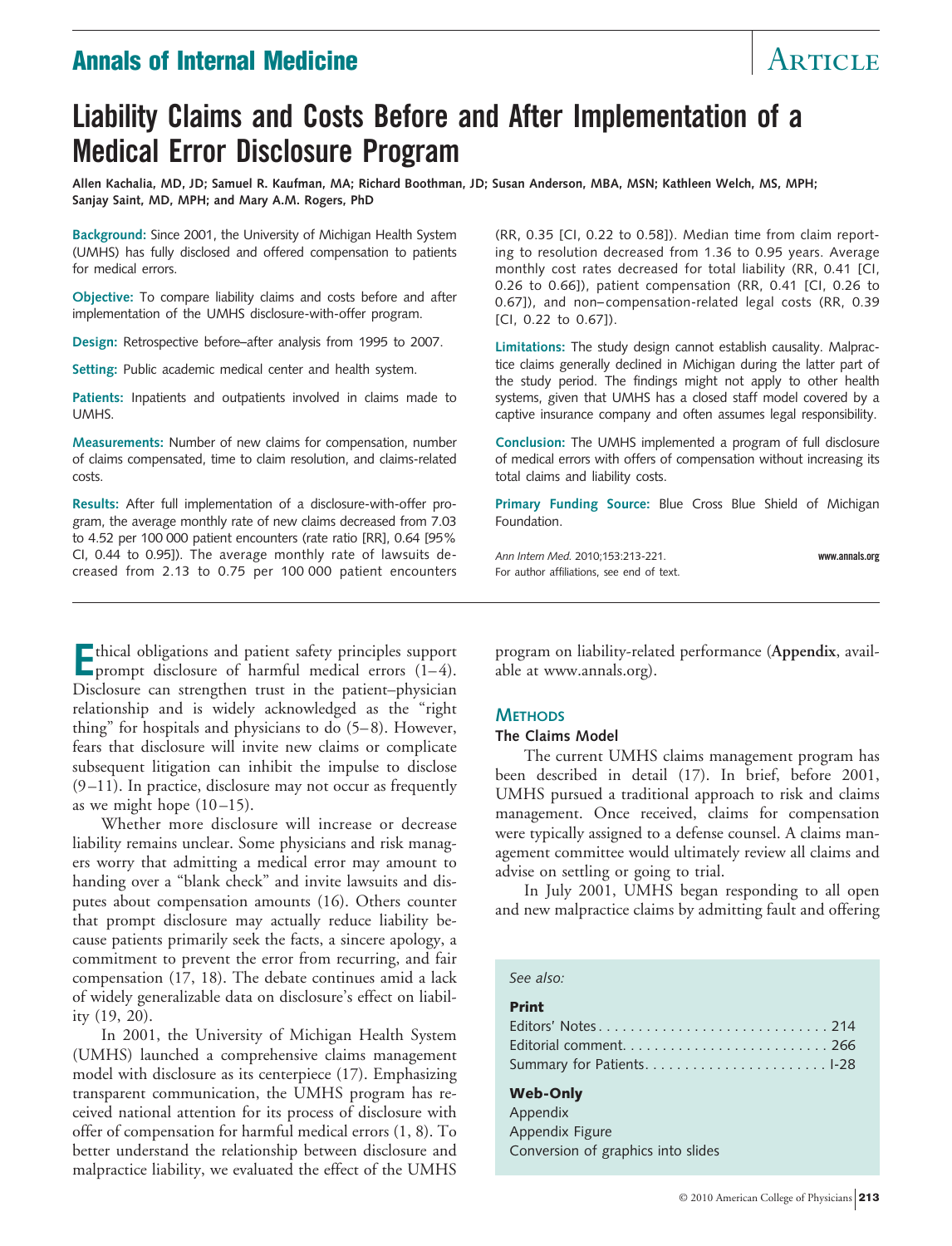# $\rm ARTICLE \,|\,$  Liability Claims and Costs With a Medical Error Disclosure Program

#### **Context**

The University of Michigan Health System performs active surveillance for medical errors, fully discloses found errors to patients, and offers compensation when it is at fault.

#### **Contribution**

This analysis found a decrease in new legal claims, number of lawsuits per month, time to claim resolution, and costs after implementation of the program of disclosure with offer of compensation.

#### **Caution**

Similar findings were reported in Michigan generally through the latter part of the study period.

#### **Implication**

A disclosure-with-offer approach to medical errors did not increase legal claims and costs at a large U.S. health system during the past 10 years.

*—The Editors*

compensation when an internal investigation reveals medical error. If an investigation reveals no error, UMHS provides the reasons for its conclusion and vigorously defends a claim, if necessary. In April 2002, UMHS began linking the investigation process with peer review and quality improvement efforts.

By February 2003, the disclosure program was fully integrated with patient safety efforts. The program now identifies patient injuries through various means, including reporting by employees, patients or family members, or patients' attorneys. It uses experienced risk managers with clinical backgrounds to lead investigations and mediate patient concerns as facts are collected, care quality is evaluated, and conclusions are disclosed. The UMHS emphasizes honesty and transparency with patients and staff, regardless of whether events resulted from error, and encourages staff to enlist risk management in the disclosure process.

Settlements, if made, generally occur in the institution's name, in line with common practice at many institutions with closed medical staffs (**Appendix**). Consequently, reporting of individual caregivers in medical malpractice claims in the National Practitioner Data Bank is rare. However, full claims histories are maintained and reported for each involved caregiver, as required.

#### **Design**

We used a before–after approach to evaluate the UMHS program. The study period included claims reported to risk management from 1 July 1995 to 30 September 2007, with 1 July 2001 as the date of initial implementation of the disclosure program and 1 February 2003 as the date of full implementation. We categorized claims on the basis of their date of reporting. The institutional review board from the University of Michigan approved the study protocol.

#### **Data Sources and Measures**

We linked 2 data sets, the UMHS risk management database (which contains claims-related performance data, such as injury and disposition dates, disposition status, and liability costs) and the Clinical Information & Decision Support Services database, to assess 4 primary study measures: number of new claims, number of claims receiving compensation, time to claim resolution, and claims-related costs.

We defined a claim as any request for compensation for an unanticipated medical outcome whether initiated by the patient (or a family member or attorney) or by disclosure. We were unable to categorize the source of the claim (patient- or family-initiated vs. UMHS-initiated) because UMHS opted not to distinguish between the sources upon initiation of its program. We attempted to determine the number of lawsuits that had resulted from disclosure but could not reliably do so. Claims counts are by occurrence regardless of the number of caregivers named. We excluded service recovery claims (those brought by patients without an attorney and compensated for less than \$5000) because payments for those claims primarily serve to restore patient relations rather than redress a harmful error. We also excluded off-site claims (those involving a UMHS physician at a non-UMHS facility) because off-site locations frequently lacked a formal disclosure program.

We calculated the monthly rate of new claims by using the number of claims in a month (based on report date) for the numerator and the number of patient encounters in that month as the denominator. Patient encounters were defined as the sum of hospital discharges and outpatient visits for that month.

We defined total liability costs as the sum of all patient compensation and legal costs incurred by UMHS. Patient compensation costs included amounts paid to the patients (or families) and lien holders. Total legal costs were primarily defense attorney and expert fees but also included lawsuit-associated items, such as filing fees. Because costs are presented here as a portion of clinical operating revenue, we adjusted them to 2007 U.S. dollars by using the cost of medical care from the U.S. Bureau of Labor Statistics. We calculated the monthly liability cost rate by using total costs (by claim report date) in a given month as the numerator and total operating revenue in that month as the denominator.

#### **Statistical Analysis**

To evaluate differences in the rate of claims in the periods before and after disclosure, we used negative binomial generalized linear models (GLMs) with a log link. Rate ratios (RRs) were calculated by comparing the rate of claims before implementation of the disclosure program with that after full implementation. For the main analyses, only those claims that were reported and closed before the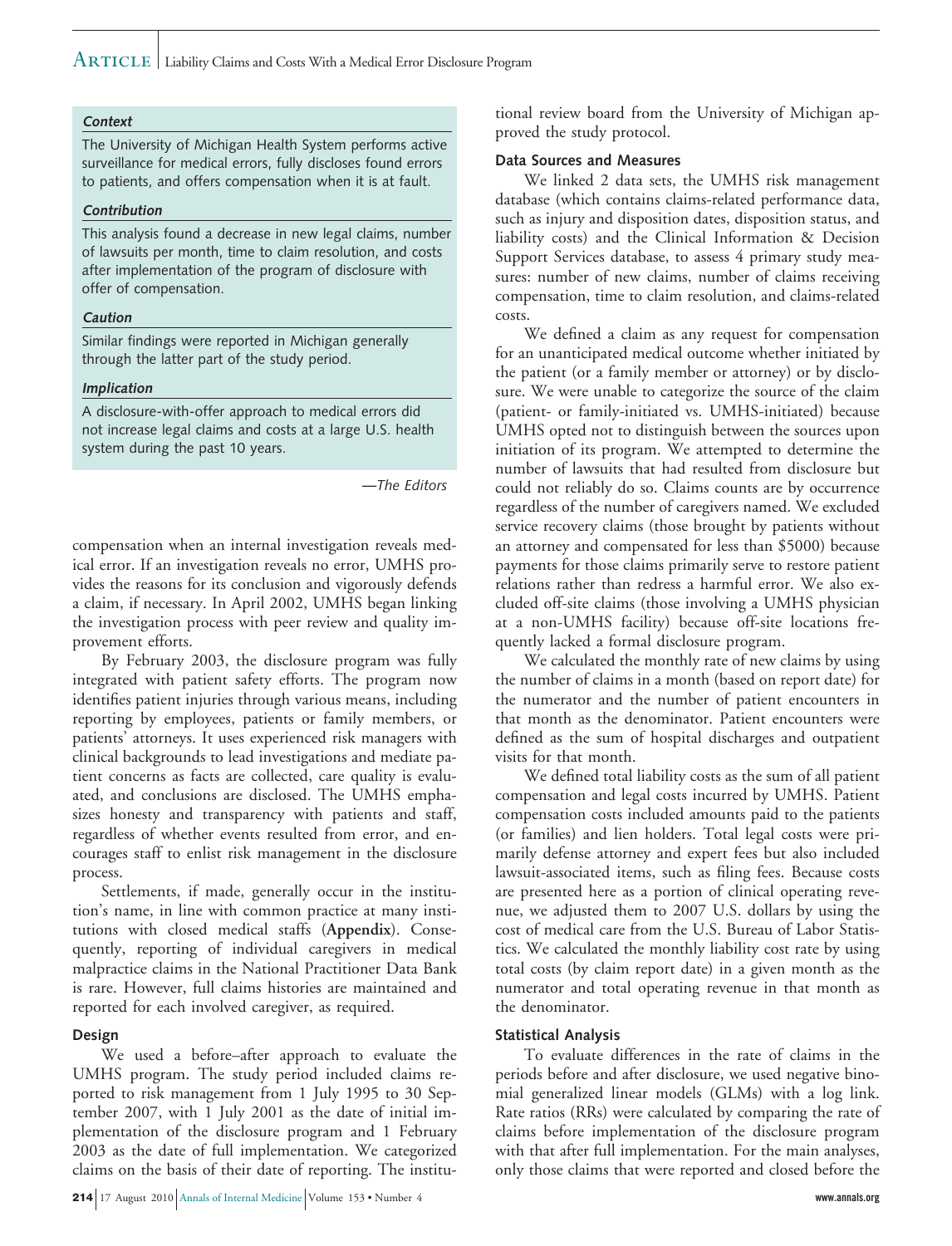initial implementation of the policy (1 July 2001) were included in the period before the program (reference group). We included claims that were reported after the full implementation of the policy (1 February 2003) in the period after disclosure. We used a locally weighted, scatterplot smoother (lowess) to display trends over time. Piecewise regression with linear splines was used to assess the difference in trends before and after initial implementation of the disclosure program (1 July 2001).

We conducted survival analyses to assess the time to claim resolution. Kaplan–Meier estimators of the survivorship function were plotted for claims reported before the initial implementation of the disclosure program (1 July 2001) and those reported afterward. A Cox proportional hazards regression model was used to calculate hazard ratios for the difference in resolution rates after versus before (reference group) implementation of the program; visual inspection of the survival curves suggested no violation of the proportional hazards assumption. We adjusted for patient age, sex, inpatient status, and whether the claim went to trial.

To assess the differences in costs of the program before and after disclosure, we used GLM with a gamma distribution and log link. At the time of analysis, 36 claims that had been filed during the study period remained open (that is, cases that had not been closed as of 31 March 2008); we included the costs for these open claims in the statistical analyses, as incurred as of 31 March 2008.

Two sensitivity analyses were conducted for the cost data. The first excluded outliers in the GLM. Outliers were determined by calculating costs that exceeded the product of 1.5 and the limits of the interquartile range (IQR). The second sensitivity analysis used the date of the initial implementation of the disclosure program (1 July 2001) as the cut point for the before-versus-after comparison. In addition, we included all claims on the basis of the date of the reported claim, regardless of disposition status.

All analyses were 2-tailed, with an  $\alpha$  level of 0.05. We performed analyses in Stata SE, version 10.0 (StataCorp, College Station, Texas).

## **Role of the Funding Source**

Blue Cross Blue Shield of Michigan Foundation funded this study. The funding source had no role in the design, conduct, analysis, or decision to submit this manuscript for publication.

# **RESULTS**

## **Total Claims**

The UMHS risk management claims database contained 1131 claims for the study period after excluding service recovery  $(n = 33)$  and off-site cases  $(n = 145)$ . Mean patient age was 40.4 years (SD, 20.7) at the time of injury; 87% of patients were white, 52% were women, and 55% were inpatients.

Of the 1131 total claims, 633 were asserted before and 498 after implementation of the disclosure-with-offer program. Of the claims made before implementation, 632 were closed as of 31 March 2008 and 319 (50.5% [95% CI, 46.5% to 54.4%]) were compensated, compared with 463 closed and 198 (42.8% [CI, 38.2% to 47.4%]) compensated after program implementation ( $P = 0.012$ ). This averaged 53.2 paid claims per year before and 31.7 after the program began.

#### **Claims Rates**

The monthly rate of new claims decreased from 7.03 (CI, 5.98 to 8.08) per 100 000 patient encounters before initial program implementation to 4.52 (CI, 3.96 to 5.08) after full implementation (RR, 0.64 [CI, 0.44 to 0.95]) (**Table 1**). The trend in monthly rate was stable before  $(-0.002$  [CI,  $-0.050$  to 0.046];  $P = 0.935$ ) but decreased after the program was initially implemented in July 2001  $(-0.061$  [CI,  $-0.082$  to  $-0.040$ ];  $P < 0.001$ ), which was a statistically significant before–after difference  $(-0.059)$ [CI,  $-0.110$  to  $-0.008$ ];  $P = 0.023$ ) (**Figure 1**).

Changes in rates of claims before and after program implementation were statistically significant only for claims that resulted in a lawsuit. The UMHS experienced 232 lawsuits (38.7 per year) before and 106 (17.0 per year) after program implementation. A decrease was still evident, assuming all cases that were open at the end of the observation period (1 before and 35 after implementation) resulted in lawsuits, with 233 lawsuits (38.8 per year) before and 141 lawsuits (22.6 per year) after program implementation. Monthly lawsuit rates decreased from 2.13 (CI, 1.58 to 2.67) per 100 000 patient encounters before initial

*Table 1.* **Monthly Rates and Incidence Rate Ratios of New Claims Before and After Full Implementation of the University of Michigan Health System Disclosure-With-Offer Program**

| Variable         | Mean Monthly Rate (95% CI)* |                     | Rate Ratio (95% CI)+ | P Value |
|------------------|-----------------------------|---------------------|----------------------|---------|
|                  | <b>Before</b>               | After               |                      |         |
| Total claims     | $7.03(5.98 - 8.08)$         | $4.52(3.96 - 5.08)$ | $0.64(0.44-0.95)$    | 0.025   |
| Lawsuits         | $2.13(1.58 - 2.67)$         | $0.75(0.47-1.03)$   | $0.35(0.22 - 0.58)$  | < 0.001 |
| All other claims | $4.90(4.17 - 5.63)$         | $3.77(3.27 - 4.26)$ | $0.77(0.52 - 1.14)$  | 0.191   |

\* Number of claims in 1 mo per 100 000 patient encounters.

† Rate after full implementation compared with rate before program began (reference group).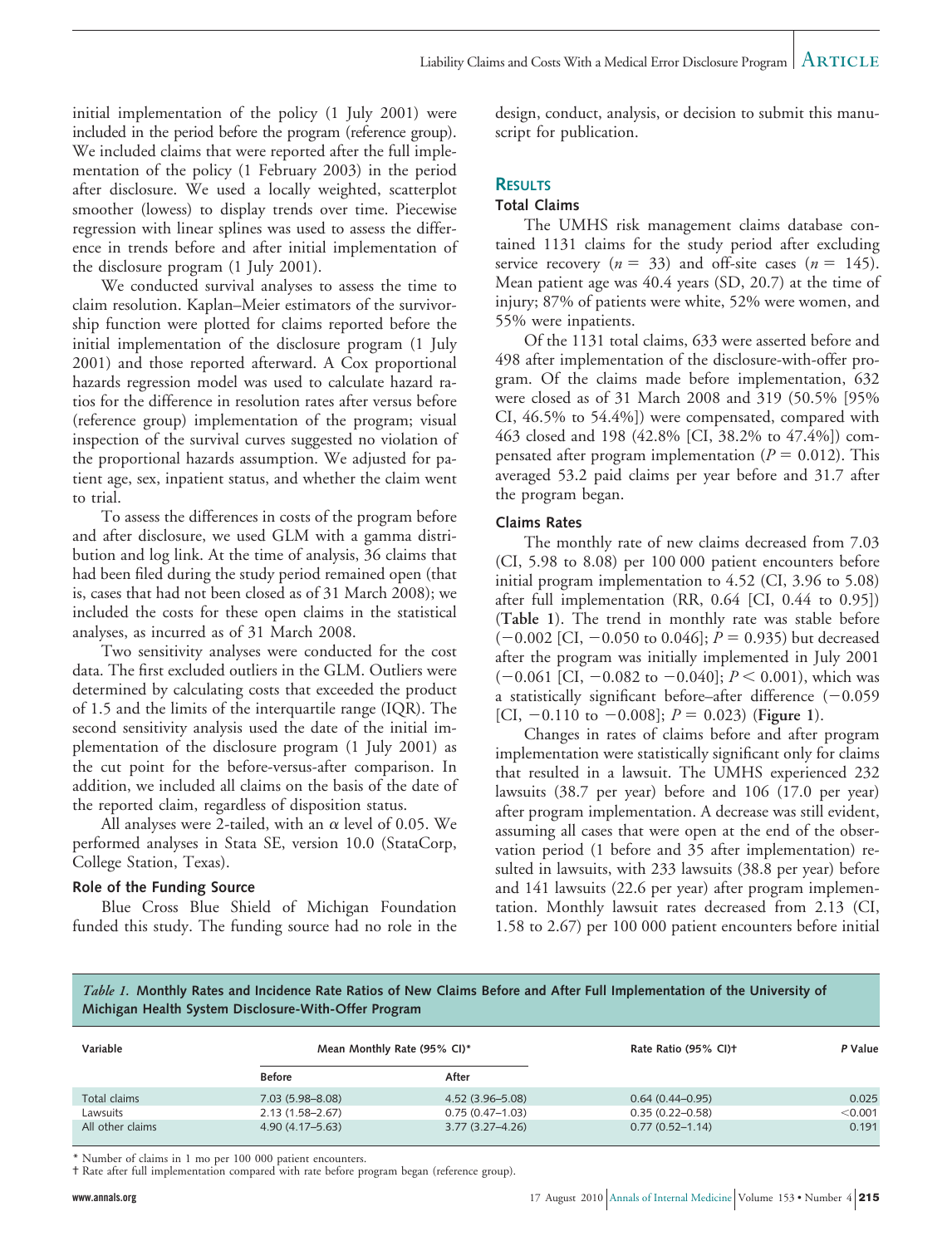

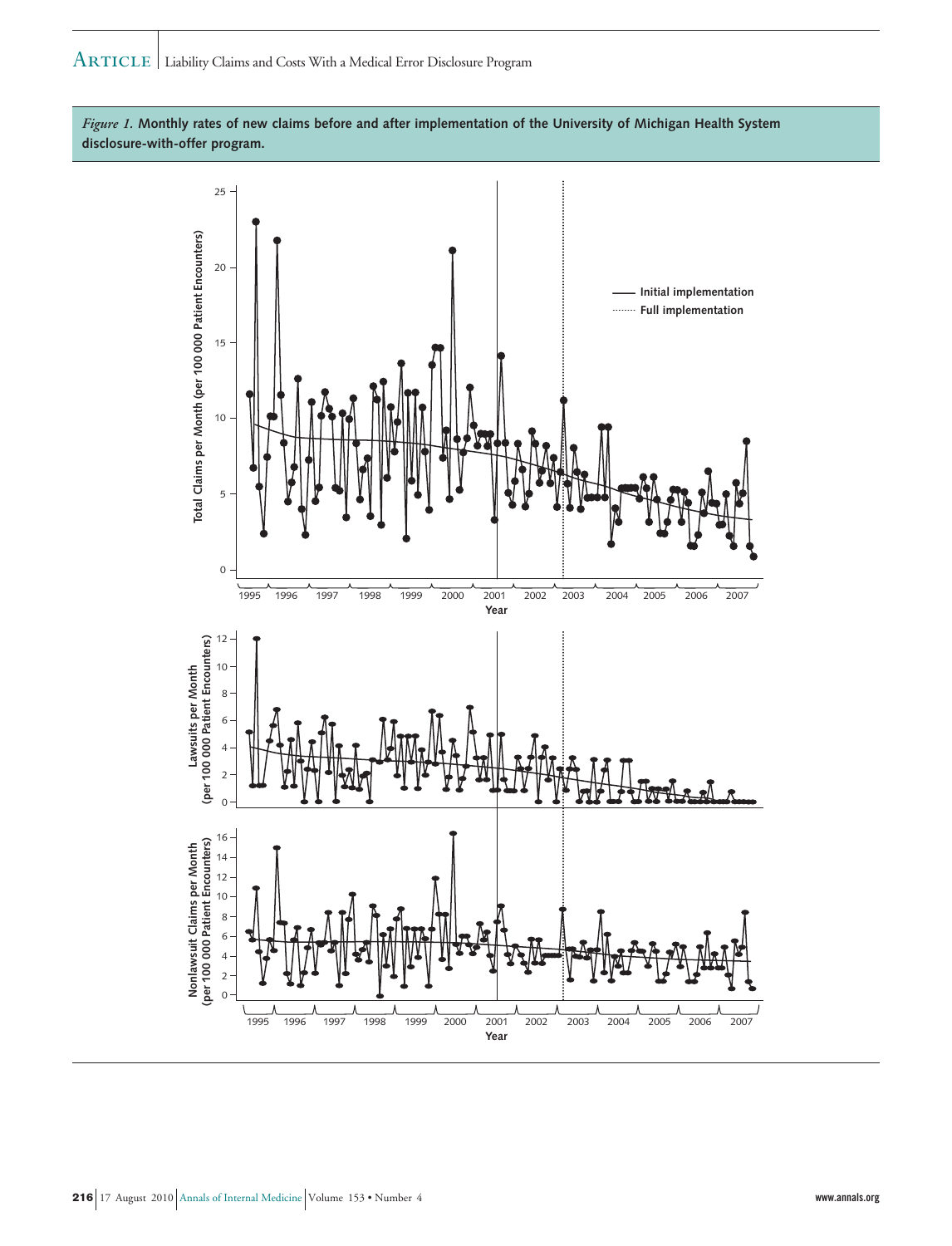implementation to 0.75 (CI, 0.47 to 1.03) per 100 000 patient encounters after full implementation (RR, 0.35 [CI, 0.22 to 0.58]) (**Table 1**). The trend in monthly rates of lawsuits before and after initial implementation of the program demonstrated a significant change (difference in trend,  $-0.028$  [CI,  $-0.054$  to  $-0.001$ ];  $P =$ 0.04) (**Figure 1**).

In contrast, there was no change in the rate of claims that did not result in a lawsuit after the program was fully implemented (RR, 0.77 [CI, 0.52 to 1.14]) (**Table 1**), with no significant change in trend after initial implementation (difference in trend,  $-0.031$  [CI,  $-0.070$  to 0.007];  $P =$ 0.108).

Our primary analyses counted only claims reported and closed before initial program implementation as "before" claims, but findings were similar when we compared rates of all claims reported before and after initial program implementation, independent of time of disposition (RR for all claims, 0.59 [CI, 0.41 to 0.83]; RR for claims resulting in lawsuits, 0.34 [CI, 0.23 to 0.51]; and RR for claims not resulting in lawsuits, 0.73 [CI, 0.51 to 1.04]).

#### **Time to Resolution**

Median time to claim resolution was 1.36 years (IQR, 0.72 to 2.44 years) before initial implementation and 0.95 year (IQR, 0.55 to 1.96 years) after initial program implementation (**Figure 2**); the rate of resolution increased after program implementation with an adjusted hazard ratio of 1.27 (CI, 1.11 to 1.45;  $P \le 0.001$ ). No effect modification by site (inpatient vs. outpatient) occurred.

#### **Liability Costs**

Median and mean total liability costs decreased after full program implementation (RR for mean costs, 0.41 [CI, 0.26 to 0.66];  $P \le 0.001$ ), attributable to decreases in both legal and patient compensation costs (**Table 2**). After initial program implementation, total cost rates significantly decreased (difference in trend,  $-0.449$  [CI,  $-0.806$ to  $-0.092$ ];  $P = 0.014$ ) as did legal (difference in trend,  $-0.066$  [CI,  $-0.111$  to  $-0.022$ ];  $P = 0.004$ ) and patient compensation (difference in trend,  $-0.383$  [CI,  $-0.715$  to





 $[-0.050]$ ;  $P = 0.024$ ) costs (**Figure 3**). Although the total costs associated with lawsuits decreased after full implementation (RR, 0.27 [CI, 0.13 to 0.54]), the total costs for nonlawsuit claims did not (RR, 0.81 [CI, 0.47 to 1.38]) (**Table 2**).

In a sensitivity analysis excluding outliers, results were qualitatively similar for claims overall (RR, 0.66 [CI, 0.44 to 0.98]), type of claim (RR for lawsuits, 0.35 [CI, 0.21 to 0.58]; RR for nonlawsuits, 0.77 [CI, 0.52 to 1.14]), and type of costs (RR for legal costs, 0.43 [CI, 0.26 to 0.70]; RR for patient compensation, 0.45 [CI, 0.31 to 0.67]). We also found similar results in a sensitivity analysis by using the date of initial rather than full program implementation as the before–after marker (data not shown).

The average cost per lawsuit significantly decreased from \$405 921 before to \$228 308 after initial program implementation (RR, 0.40 [CI, 0.24 to 0.68];  $P = 0.001$ ). Costs did not change for nonlawsuits (RR, 1.27 [CI, 0.73 to 2.23];  $P = 0.397$ . This pattern was similar when time



| Category             | Median Cost Rate (IQR)* |                     | Mean Cost Rate (95% CI)* |                     | Rate Ratio (95% CI) <sup>+</sup> |
|----------------------|-------------------------|---------------------|--------------------------|---------------------|----------------------------------|
|                      | <b>Before</b>           | After               | <b>Before</b>            | After               |                                  |
| All liability costs  | 8.48 (3.24-21.48)       | $4.00(1.16 - 9.31)$ | 18.91 (12.61-25.21)      | 7.78 (5.14–10.42)   | $0.41(0.26 - 0.66)$              |
| Type of claim        |                         |                     |                          |                     |                                  |
| Lawsuit              | $4.06(0.02 - 13.95)$    | $0(0-3.65)$         | 13.85 (8.26–19.43)       | 3.71 (1.46–5.95)    | $0.27(0.13 - 0.54)$              |
| Nonlawsuit           | $1.02(0.13 - 5.95)$     | $2.45(0.29 - 5.61)$ | $5.06(3.07 - 7.04)$      | $4.07(2.55 - 5.60)$ | $0.81(0.47-1.38)$                |
| Type of costs        |                         |                     |                          |                     |                                  |
| Patient compensation | 7.88 (2.11–19.09)       | $3.56(1.07 - 8.00)$ | 16.64 (10.90-22.38)      | $6.90(4.51 - 9.30)$ | $0.41(0.26 - 0.67)$              |
| Legal                | $0.95(0.18 - 2.87)$     | $0.19(0.01 - 0.89)$ | $2.26(1.46 - 3.06)$      | $0.88(0.48 - 1.27)$ | $0.39(0.22 - 0.67)$              |

 $IQR =$  interquartile range.

Costs in 1 mo per \$1000 operating revenue.

† Generalized linear models comparing average monthly costs after full implementation with average monthly costs before implementation (values #1.0 represent a decrease in costs).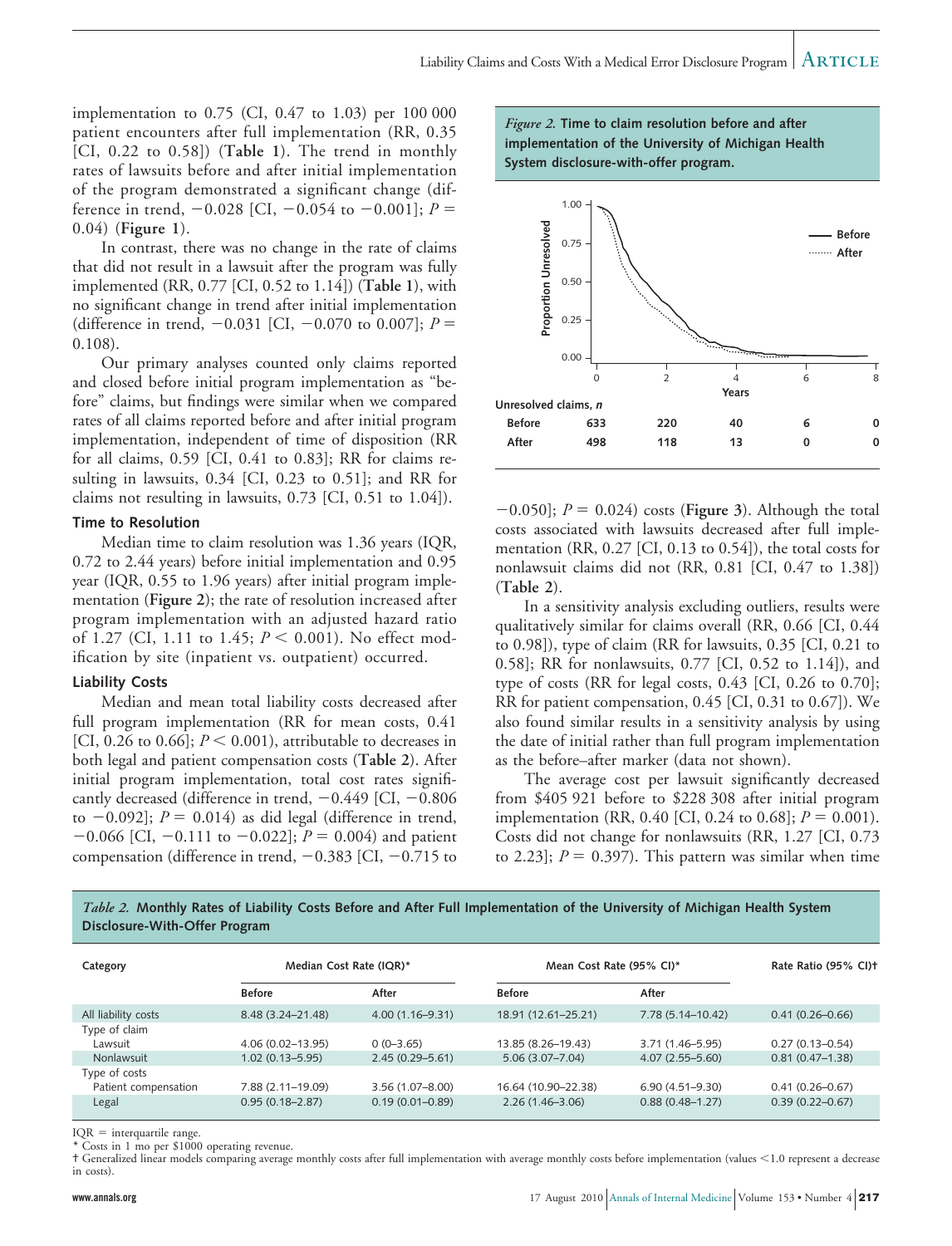*Figure 3.* **Monthly rates of legal and patient compensation costs before and after implementation of the University of Michigan Health System disclosure-with-offer program.**

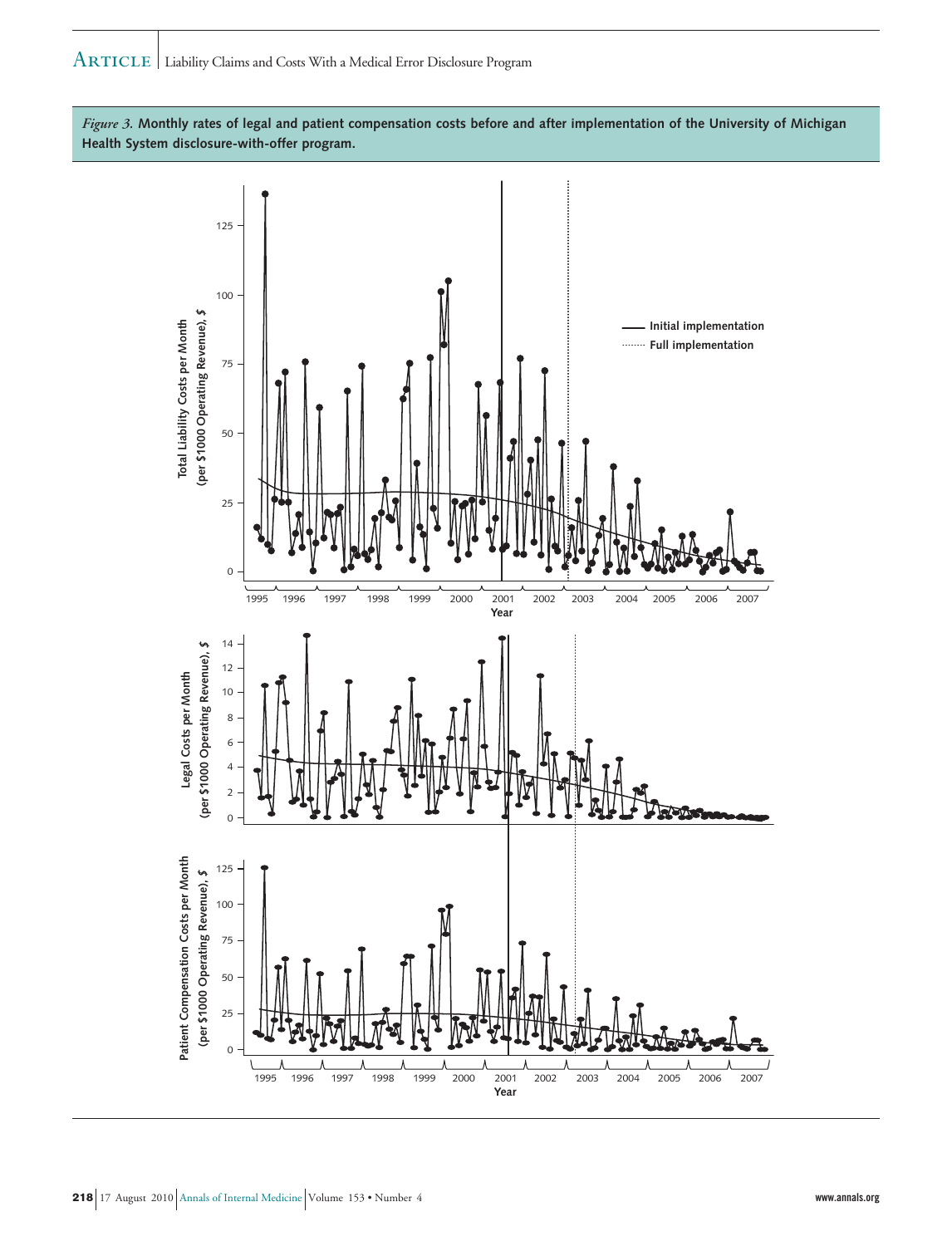trends were considered, with a significant decrease for lawsuit costs (before–after change in slope,  $-7848.73$  [CI,  $-14035.56$  to  $-1661.90$ ;  $P = 0.013$ ) but not nonlawsuits (before-after change in slope, -1119.33 [CI,  $-3831.10$  to 1592.45];  $P = 0.416$  (Figure 4).

#### **DISCUSSION**

In this analysis of changes in liability claims and costs with the introduction of a comprehensive disclosure-withoffer program at the UMHS, we detected a reduced rate of claims, primarily driven by a decrease in the number of lawsuits; lower liability costs; and shorter time to resolution after the program was started. These findings demonstrate that it is possible to implement a disclosure-withoffer program without increasing liability claims and costs.

Other providers and insurers have undertaken disclosure initiatives or programs, but only 1 organization with a comprehensive disclosure-with-offer program, the Veterans Affairs Medical Center (VAMC) in Lexington, Kentucky, has reported its experience (21, 22). Assessment of total malpractice payments 9 years after initiation of the program demonstrated that the medical center had moved from the top to the bottom quartile in its peer group (21). Despite these results, widespread adoption of disclosurewith-offer programs has been limited, perhaps because the Lexington VAMC program is set in a medical center governed by the Federal Tort Claims Act and serves a population largely restricted to military veterans.

The near-absence of data on disclosure's direct effect on liability risk has led investigators to examine other indicators. For example, researchers have generated a predictive program and concluded that liability costs may actually increase with disclosure (20). Others argue that disclosure reduces lawsuits, citing surveys that suggest patients may be more likely to sue if they sense a lack of transparency (23–25). We provide empirical information on the direct liability-related consequences of a disclosurewith-offer program.

The UMHS program was designed to expedite compensation and claim resolution. Two frequent criticisms levied on the tort liability system are that only a small proportion of patients are ever compensated for negligent injury and that the time to obtaining compensation is excessively long (26). Our finding that time to claim resolution was shorter with the disclosure program suggests that the program seems to address the latter criticism. Quicker resolution can be important, especially for patients sustaining disabling injuries.

Our finding that fewer patients were compensated during the disclosure period may raise concerns that disclosure is not practiced with every case of error. This analysis, however, did not identify the specific factors that



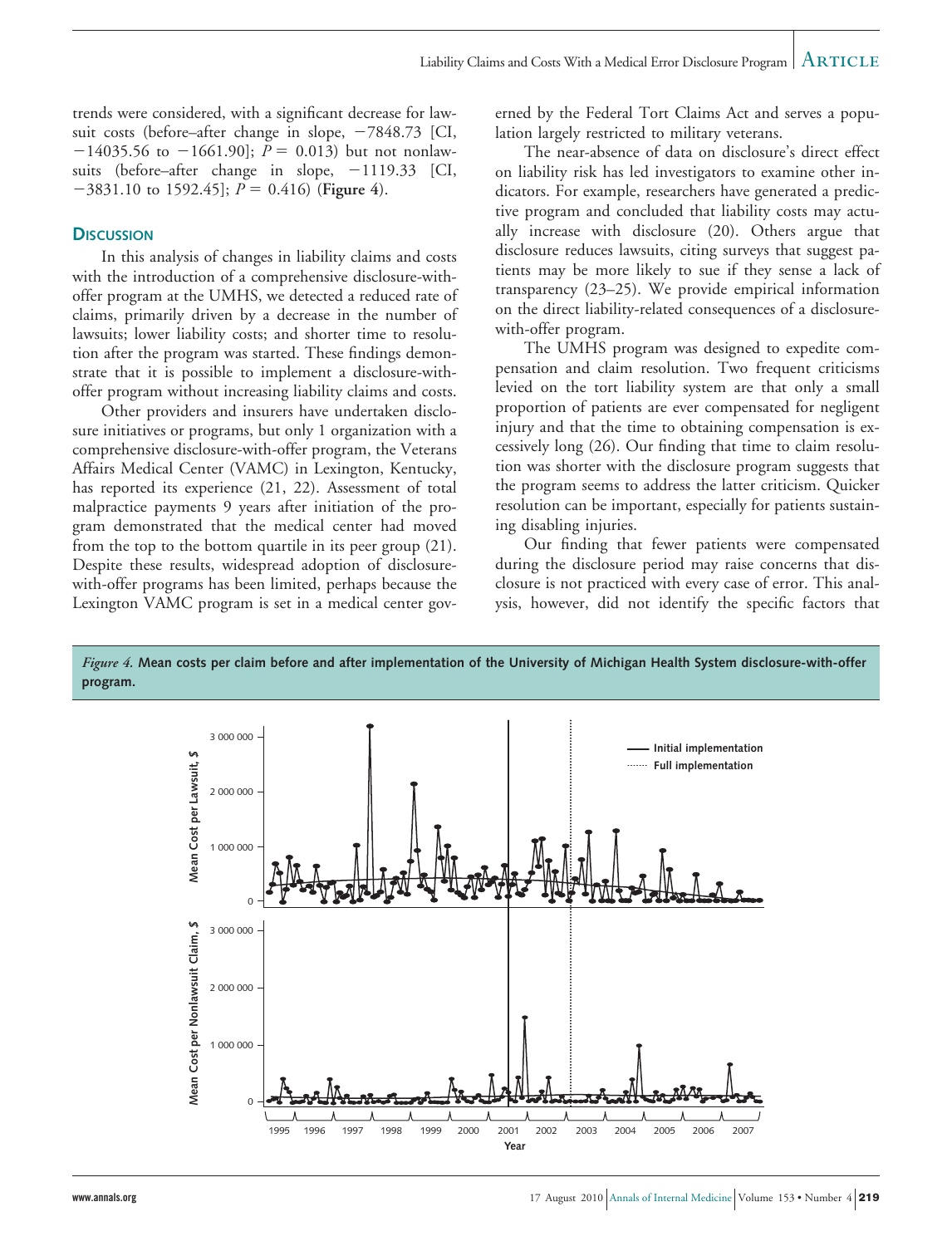# Article Liability Claims and Costs With a Medical Error Disclosure Program

might account for the finding. Plausible explanations include a general decrease in claims for compensation, fewer injuries as a result of patient safety efforts, or patient satisfaction with an apology and honesty. In light of the University's transparency, patients (and their lawyers) may also be less likely to seek compensation if they believe they are getting the "real story" when UMHS denies that an error occurred. The UMHS's stance not to settle nuisance claims may also decrease the number of paid claims.

A program of disclosure with offer of compensation may also address another criticism of the malpractice system, namely its high administrative expenses (26, 27). After implementation, mean legal expenses for UMHS decreased by about 61%. Part of these savings were probably offset by the increase in the UMHS risk management budget needed to more proactively address claims internally, but the risk management expenses were more reflective of greater resources dedicated to the improvement of patient safety rather than administration of the disclosure program. Moreover, decreases in transactional costs for patients are also apparent. Not only can the shorter time to resolution translate to lower legal expenses for patients, many plaintiff attorneys now take cases on an hourly basis (as opposed to the more expensive contingency basis) in claims in which the UHMS has admitted error.

In addition to addressing some of the problems with the malpractice system, the disclosure program is compatible with other patient safety needs. Experts have called for greater reporting of errors as an important part of delivering safe and high-quality care (28 –30). Despite UMHS directly linking its patient safety reporting systems to an open-disclosure risk management program (which could theoretically discourage reporting), the number of reported incidents increased tremendously (**Appendix Figure**, available at www.annals.org).

Our analysis has several limitations. The state of Michigan's implementation of malpractice reform in 1994 (7 years before UMHS adopted its disclosure program) may have promoted a general decrease in liability claims and costs in the state. The legislation included caps on noneconomic damages, a 6-month compulsory presuit notice period, and new expert witness foundation requirements (31–34). However, Michigan was not considered immune to the most recent liability crisis (35).

Our study did not include a concurrent control to allow the disentanglement from secular trends. However, it is possible to glean some limited insight about what may have happened in the absence of a disclosure program. The UMHS outperformed its own actuarial models (based on external factors and UMHS claims experience before the disclosure program) by demonstrating a savings of approximately 39% from predicted total costs from 2003 to 2008. The UMHS actuarial modeling also demonstrated a relatively stable claims rate from 1995 to 2001 that was predicted to continue through 2008. Actual experience

demonstrated a claims rate that was more than 25% lower after the disclosure program.

State trends, through data submitted largely by commercial carriers insuring individual Michigan physicians, demonstrated declining numbers of reported claims from 2000 through 2007, with about 4.5 years from claim opening to closure (36). The UMHS experience compared favorably during this period: decreasing claims but with shorter resolution times. Aggregated national data from 20 physician insurer companies of claims closed from 2001 to 2008 revealed a relatively stable percentage of claims receiving payment (24% to 32%) and compensation costs, whereas legal expenses increased by about 28% (37). For claims opened during this period, UMHS compensated approximately 43% and had decreasing compensation and legal costs.

In addition, the UMHS approach of accepting systems-level responsibility with regard to the National Practitioner Data Bank reporting may affect applicability. For disclosure programs that do not adopt this approach, the willingness of physicians to settle may be limited. Finally, because the UMHS program is one of disclosure with offer (and not disclosure alone), this analysis does not necessarily inform on the liability results for providers that opt to disclose but not offer compensation.

Limitations notwithstanding, the study results have important implications. First, a medical center can implement a disclosure-with-offer program without increasing malpractice costs. Second, a disclosure program may address some of the main shortcomings of our current liability system, namely shortening long waits for compensation and decreasing administrative expenses. Third, disclosure may actually reduce another inefficiency of the malpractice system: preventing both meritorious and nonmeritorious claims from becoming expensive lawsuits. Fourth, the lower number of paid claims after implementation may suggest that disclosure with offer may not always ensure that injured patients receive compensation. This finding, however, may challenge past assumptions that everyone who had a harmful error expects compensation. The openness and accompanying patient safety efforts may satisfy patients for whom litigation was formerly their only alternative.

In an era of calls for greater transparency in health care, disclosure is often cited as a practice necessary to physician ethics and patient safety. The UMHS experience demonstrates that disclosure with offer can be conducted—in a setting similar to many other centers in the United States—without exacerbating liability costs. We hope that this study will encourage further disclosure efforts, as well as the detailed evaluation of their effects.

From Brigham and Women's Hospital, Boston, Massachusetts, and Ann Arbor Veterans Affairs Medical Center, University of Michigan Health System, University of Michigan, and Center for Statistical Consultation and Research, Ann Arbor, Michigan.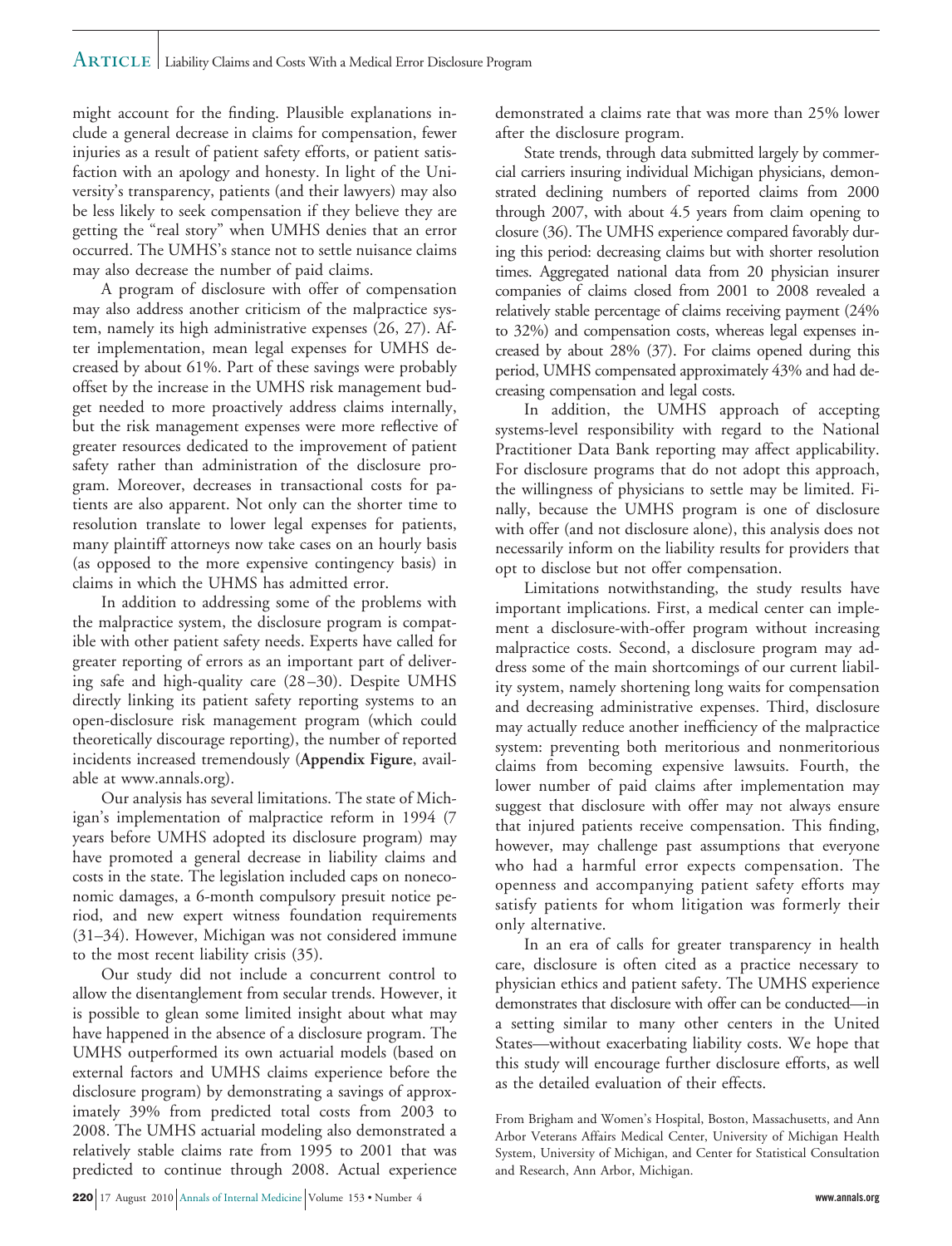**Disclaimer:** The content is solely the responsibility of the authors and does not necessarily represent the official views of the Department of Veterans Affairs or the National Institutes of Health.

**Acknowledgment:** The authors thank Vinita Bahl, DMD, MPP; Ellen Bunting, MA; and Elaine Commiskey, MS, for their invaluable efforts in supplying data essential to this study.

**Grant Support:** By Blue Cross Blue Shield of Michigan Foundation (1217.II). In addition, Dr. Saint was supported by an Advanced Career Development Award from the Health Services Research & Development Service of the Department of Veterans Affairs during a portion of the time this study was conducted. Dr. Saint is currently supported by awards R21-DK078717 and R01-NR010700 from the National Institutes of Health.

**Potential Conflicts of Interest:** Disclosures can be viewed at www. acponline.org/authors/icmje/ConflictOfInterestForms.do?msNum=M09 -1494.

**Reproducible Research Statement:** *Study protocol, statistical code, and data set*: Not available.

**Requests for Single Reprints:** Allen Kachalia, MD, JD, Brigham and Women's Hospital, 75 Francis Street, Boston, MA 02115; e-mail, akachalia@partners.org.

Current author addresses and author contributions are available at www .annals.org.

## **References**

1. **Clinton HR, Obama B.** Making patient safety the centerpiece of medical liability reform. N Engl J Med. 2006;354:2205-8. [PMID: 16723612]

2. **Levinson W, Gallagher TH.** Disclosing medical errors to patients: a status report in 2007. CMAJ. 2007;177:265-7. [PMID: 17664451]

3. Hospital Accreditation Standards. Oakbrook Terrace, IL: Joint Commission on Accreditation of Healthcare Organizations; 2008.

4. **National Quality Forum**. Safe practices for better healthcare 2009 update: a consensus report. Washington, DC: National Quality Forum; 2009.

5. **Blendon RJ, DesRoches CM, Brodie M, Benson JM, Rosen AB, Schneider E, et al.** Views of practicing physicians and the public on medical errors. N Engl J Med. 2002;347:1933-40. [PMID: 12477944]

6. **Snyder L, Leffler C; Ethics and Human Rights Committee, American College of Physicians.** Ethics manual: fifth edition. Ann Intern Med. 2005;142:560- 82. [PMID: 15809467]

7. **Mazor KM, Simon SR, Yood RA, Martinson BC, Gunter MJ, Reed GW, et al.** Health plan members' views on forgiving medical errors. Am J Manag Care. 2005;11:49-52. [PMID: 15697100]

8. **Gallagher TH, Studdert D, Levinson W.** Disclosing harmful medical errors to patients. N Engl J Med. 2007;356:2713-9. [PMID: 17596606]

9. **Kachalia A, Shojania KG, Hofer TP, Piotrowski M, Saint S.** Does full disclosure of medical errors affect malpractice liability? The jury is still out. Jt Comm J Qual Saf. 2003;29:503-11. [PMID: 14567259]

10. **Lamb RM, Studdert DM, Bohmer RM, Berwick DM, Brennan TA.** Hospital disclosure practices: results of a national survey. Health Aff (Millwood). 2003;22:73-83. [PMID: 12674409]

11. **Gallagher TH, Waterman AD, Ebers AG, Fraser VJ, Levinson W.** Patients' and physicians' attitudes regarding the disclosure of medical errors. JAMA. 2003; 289:1001-7. [PMID: 12597752]

12. **Gallagher TH, Waterman AD, Garbutt JM, Kapp JM, Chan DK, Dunagan WC, et al.** US and Canadian physicians' attitudes and experiences regarding disclosing errors to patients. Arch Intern Med. 2006;166:1605-11. [PMID: 16908793]

13. **Weissman JS, Annas CL, Epstein AM, Schneider EC, Clarridge B, Kirle L, et al.** Error reporting and disclosure systems: views from hospital leaders. JAMA. 2005;293:1359-66. [PMID: 15769969]

14. **Loren DJ, Klein EJ, Garbutt J, Krauss MJ, Fraser V, Dunagan WC, et al.** Medical error disclosure among pediatricians: choosing carefully what we might say to parents. Arch Pediatr Adolesc Med. 2008;162:922-7. [PMID: 18838644] 15. **Wu AW, Folkman S, McPhee SJ, Lo B.** Do house officers learn from their mistakes? JAMA. 1991;265:2089-94. [PMID: 2013929]

16. **Butcher L.** Lawyers say 'sorry' may sink you in court. Physician Exec. 2006; 32:20-4. [PMID: 16615399]

17. **Boothman RC, Blackwell AC, Campbell DA Jr, Commiskey E, Anderson S.** A better approach to medical malpractice claims? The University of Michigan experience. J Health Life Sci Law. 2009;2:125-59. [PMID: 19288891]

18. **Wojcieszak D, Banja J, Houk C.** The Sorry Works! Coalition: making the case for full disclosure. Jt Comm J Qual Patient Saf. 2006;32:344-50. [PMID: 16776389]

19. **Kachalia A, Shojania KG, Hofer TP, Piotrowski M, Saint S.** Does full disclosure of medical errors affect malpractice liability? The jury is still out. Jt Comm J Qual Saf. 2003;29:503-11. [PMID: 14567259]

20. **Studdert DM, Mello MM, Gawande AA, Brennan TA, Wang YC.** Disclosure of medical injury to patients: an improbable risk management strategy. Health Aff (Millwood). 2007;26:215-26. [PMID: 17211031]

21. **Kraman SS, Hamm G.** Risk management: extreme honesty may be the best policy. Ann Intern Med. 1999;131:963-7. [PMID: 10610649]

22. **Peto RR, Tenerowicz LM, Benjamin EM, Morsi DS, Burger PK.** One system's journey in creating a disclosure and apology program. Jt Comm J Qual Patient Saf. 2009;35:487-96. [PMID: 19886087]

23. **Mazor KM, Simon SR, Yood RA, Martinson BC, Gunter MJ, Reed GW, et al.** Health plan members' views about disclosure of medical errors. Ann Intern Med. 2004;140:409-18. [PMID: 15023706]

24. **Vincent C, Young M, Phillips A.** Why do people sue doctors? A study of patients and relatives taking legal action. Lancet. 1994;343:1609-13. [PMID: 7911925]

25. **Witman AB, Park DM, Hardin SB.** How do patients want physicians to handle mistakes? A survey of internal medicine patients in an academic setting. Arch Intern Med. 1996;156:2565-9. [PMID: 8951299]

26. **Studdert DM, Mello MM, Brennan TA.** Medical malpractice. N Engl J Med. 2004;350:283-92. [PMID: 14724310]

27. **Studdert DM, Mello MM, Gawande AA, Gandhi TK, Kachalia A, Yoon C, et al.** Claims, errors, and compensation payments in medical malpractice litigation. N Engl J Med. 2006;354:2024-33. [PMID: 16687715]

28. **Kohn L, Corrigan J, Donaldson M.** To Err is Human: Building a Safer Health System. Washington, DC: National Academies Pr; 2000.

29. **Mello MM, Studdert DM, Kachalia AB, Brennan TA.** "Health courts" and accountability for patient safety. Milbank Q. 2006;84:459-92. [PMID: 16953807]

30. **Leape LL.** Reporting of adverse events. N Engl J Med. 2002;347:1633-8. [PMID: 12432059]

31. Mich Comp Laws §600.2169.

32. Mich Comp Laws §600.1483.

33. Mich Comp Laws §600.5838a.

34. Mich Comp Laws §600.5856.

35. **Xu X, Siefert KA, Jacobson PD, Lori JR, Ransom SB.** The effects of medical liability on obstetric care supply in Michigan. Am J Obstet Gynecol. 2008;198: 205.e1-9. [PMID: 17997388]

36. **Office of Financial and Insurance Regulation.** Evaluation of the Michigan Medical Professional Liability Insurance Market. A Market Evaluation Study issued by Commissioner Ken Ross. Lansing, MI: State of Michigan Department of Energy, Labor and Economic Growth; October 2009. Accessed at www.michigan .gov/documents/dleg/Michigan\_Medical\_Liability\_Ins\_Rpt\_297694\_7.pdf on 1 July 2010.

37. **Physician Insurers Association of America**. Claims Trend Analysis: A Comprehensive Analysis of Medical Liability Data Reported to the PIAA Data Sharing Project. Rockville, MD: Physician Insurers Association of America; 2009.